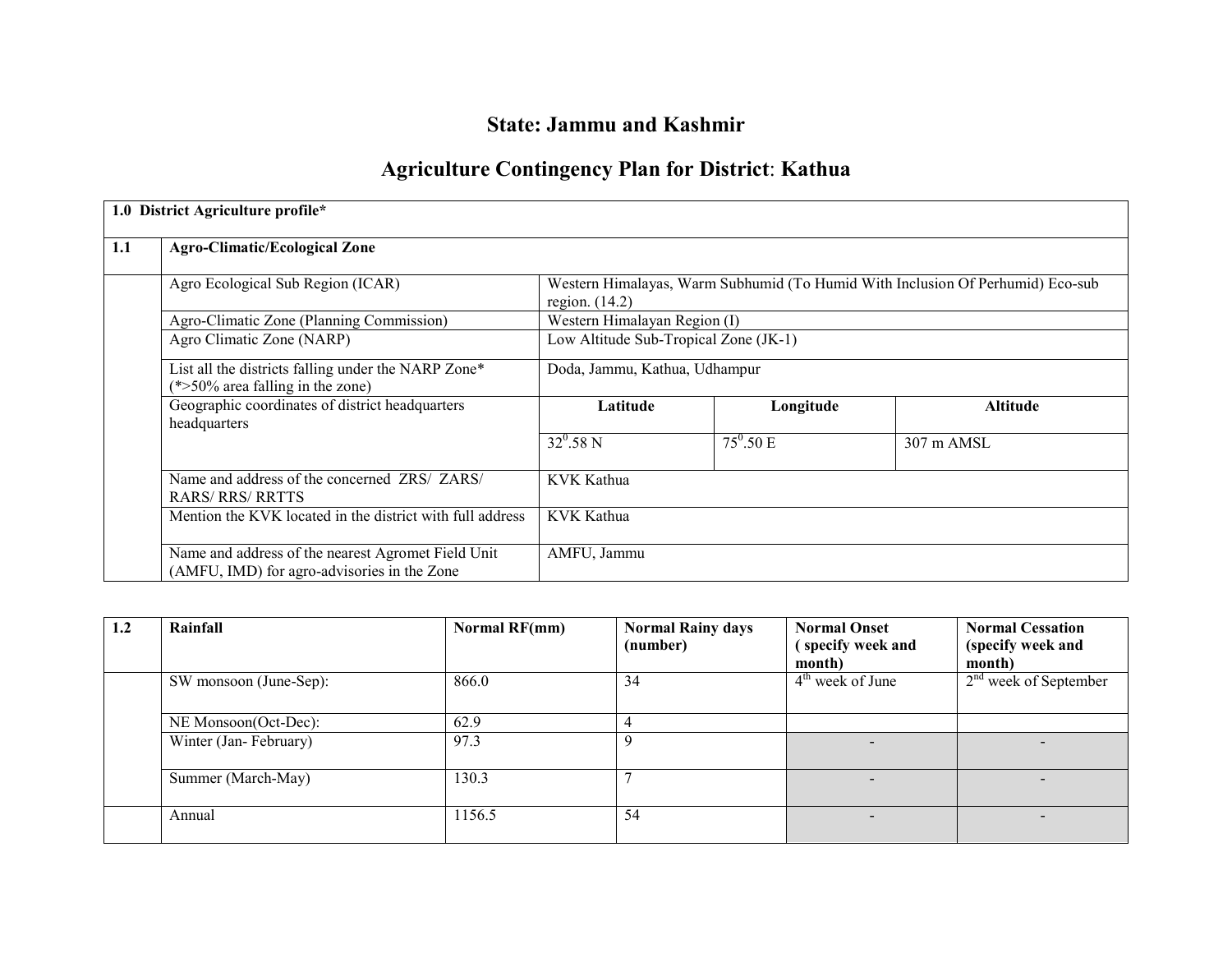| 1.3 | Land use                | Geographical | Cultivable | Forest                   | Land under       | Permanent | Cultivable | Land   | Barren and   | Current | Other   |
|-----|-------------------------|--------------|------------|--------------------------|------------------|-----------|------------|--------|--------------|---------|---------|
|     | pattern of the          | area         | area       | area                     | non-             | pastures  | wasteland  | under  | uncultivable | fallows | fallows |
|     | <b>district</b> (latest |              |            |                          | agricultural use |           |            | Misc.  | land         |         |         |
|     | statistics)             |              |            |                          |                  |           |            | tree   |              |         |         |
|     |                         |              |            |                          |                  |           |            | crops  |              |         |         |
|     |                         |              |            |                          |                  |           |            | and    |              |         |         |
|     |                         |              |            |                          |                  |           |            | groves |              |         |         |
|     | Area (ha)               |              |            | $\overline{\phantom{0}}$ |                  |           |            |        |              |         |         |
|     |                         |              |            |                          |                  |           |            |        |              |         |         |

| 1.5 | <b>Agricultural land use</b> | Area $('000 ha)$ | Cropping intensity % |
|-----|------------------------------|------------------|----------------------|
|     | Net sown area                | 61.010           | 210                  |
|     | Area sown more than once     | 67.04            |                      |
|     | Gross cropped area           | 128.055          |                      |

| 1.6 | Irrigation                                                                                                 | Area ('000 ha)            |                |                                                                                                   |
|-----|------------------------------------------------------------------------------------------------------------|---------------------------|----------------|---------------------------------------------------------------------------------------------------|
|     | Net irrigated area                                                                                         | 20814                     |                |                                                                                                   |
|     | Gross irrigated area                                                                                       |                           |                |                                                                                                   |
|     | Rainfed area                                                                                               |                           |                |                                                                                                   |
|     | <b>Sources of Irrigation</b>                                                                               | Number                    | Area ('000 ha) | Percentage of total irrigated area                                                                |
|     | Canals                                                                                                     |                           | 16847          |                                                                                                   |
|     | Tanks                                                                                                      |                           | 564            |                                                                                                   |
|     | Open wells                                                                                                 |                           | 968            |                                                                                                   |
|     | Bore wells                                                                                                 | 34                        |                |                                                                                                   |
|     | Lift irrigation schemes                                                                                    |                           |                |                                                                                                   |
|     | Micro-irrigation                                                                                           |                           |                |                                                                                                   |
|     | Other sources (please specify)                                                                             |                           | 2435           |                                                                                                   |
|     | <b>Total Irrigated Area</b>                                                                                |                           |                |                                                                                                   |
|     | Pump sets                                                                                                  |                           |                |                                                                                                   |
|     | No. of Tractors                                                                                            |                           |                |                                                                                                   |
|     | Groundwater availability and use* (Data<br>source: State/Central Ground water<br><b>Department /Board)</b> | No. of blocks/<br>Tehsils | $(\%)$ area    | Quality of water (specify the problem<br>such as high levels of arsenic,<br>fluoride, saline etc) |
|     | Over exploited                                                                                             | N A                       |                |                                                                                                   |
|     | Critical                                                                                                   |                           |                |                                                                                                   |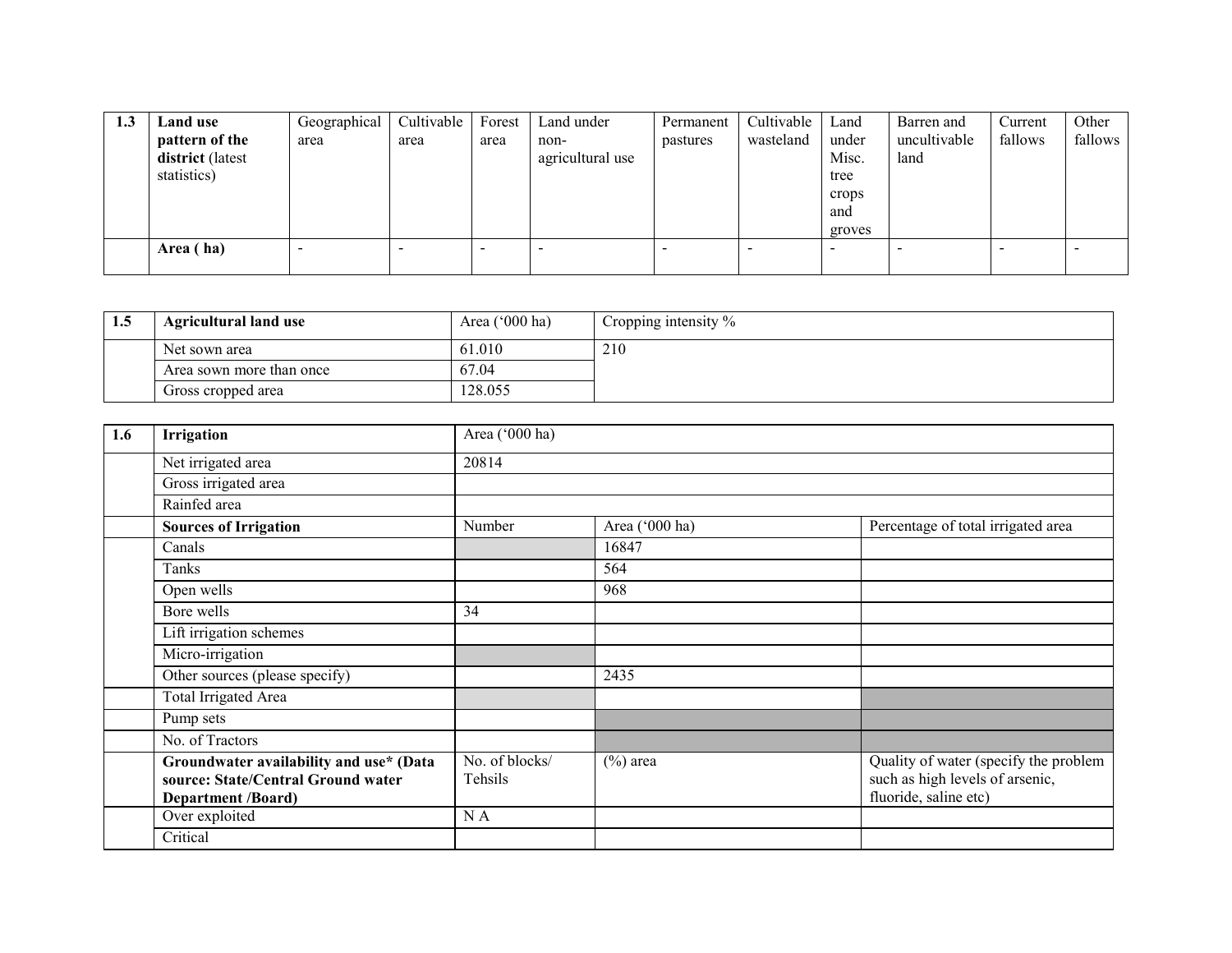| Semi-critical                                                                                                |  |  |
|--------------------------------------------------------------------------------------------------------------|--|--|
| Safe                                                                                                         |  |  |
| Wastewater availability and use                                                                              |  |  |
| Ground water quality                                                                                         |  |  |
| *over-exploited: groundwater utilization > 100%; critical: 90-100%; semi-critical: 70-90%; safe: $\leq 70\%$ |  |  |

# 1.7 Area under major field crops & horticulture

| 1.7 | Major field crops<br>cultivated | Area ('000 ha)           |                          |                |                          |         |                          |                          |                          |  |
|-----|---------------------------------|--------------------------|--------------------------|----------------|--------------------------|---------|--------------------------|--------------------------|--------------------------|--|
|     |                                 |                          | <b>Kharif</b>            |                |                          | Rabi    |                          |                          |                          |  |
|     |                                 | <b>Irrigated</b>         | Rainfed                  | <b>Total</b>   | <b>Irrigated</b>         | Rainfed | <b>Total</b>             | <b>Summer</b>            | Grand<br>total           |  |
|     | Paddy                           | 31.243                   | $\sim$                   | $\sim$         | $\overline{\phantom{a}}$ |         |                          | $\overline{\phantom{a}}$ | $\overline{\phantom{a}}$ |  |
|     | Maize                           | $\sim$                   | $\blacksquare$           | $\sim$         | $\sim$                   | 24.735  | $\blacksquare$           | $\sim$                   | $\sim$                   |  |
|     | Wheat                           | $\blacksquare$           | $\overline{\phantom{0}}$ | $\blacksquare$ | $\overline{\phantom{a}}$ | 52.511  | $\overline{\phantom{a}}$ | $\overline{\phantom{a}}$ | $\overline{\phantom{a}}$ |  |
|     | Millets                         | $\sim$                   | $\overline{\phantom{a}}$ | $\sim$         | $\overline{\phantom{a}}$ | 2.984   | $\overline{\phantom{a}}$ | $\overline{\phantom{a}}$ | $\overline{\phantom{a}}$ |  |
|     | Pulses                          | $\overline{\phantom{0}}$ | $\blacksquare$           | $\blacksquare$ | $\overline{\phantom{a}}$ | 4.027   | $\overline{\phantom{a}}$ | $\overline{\phantom{a}}$ | $\overline{\phantom{a}}$ |  |

| Horticulture crops -<br><b>Fruits</b> | Area ('000 ha)           |                          |           |  |  |  |  |
|---------------------------------------|--------------------------|--------------------------|-----------|--|--|--|--|
|                                       | <b>Total</b>             | <b>Irrigated</b>         | Rainfed   |  |  |  |  |
| <b>Apple</b>                          | $\overline{\phantom{a}}$ | $\overline{\phantom{0}}$ | 846.30 ha |  |  |  |  |
| Pear                                  | $\overline{\phantom{0}}$ | $\overline{\phantom{a}}$ | 650.10 ha |  |  |  |  |
| <b>Citrus</b>                         | $\blacksquare$           | $\blacksquare$           | 2784 ha   |  |  |  |  |
| Mango                                 |                          |                          | 2163 ha   |  |  |  |  |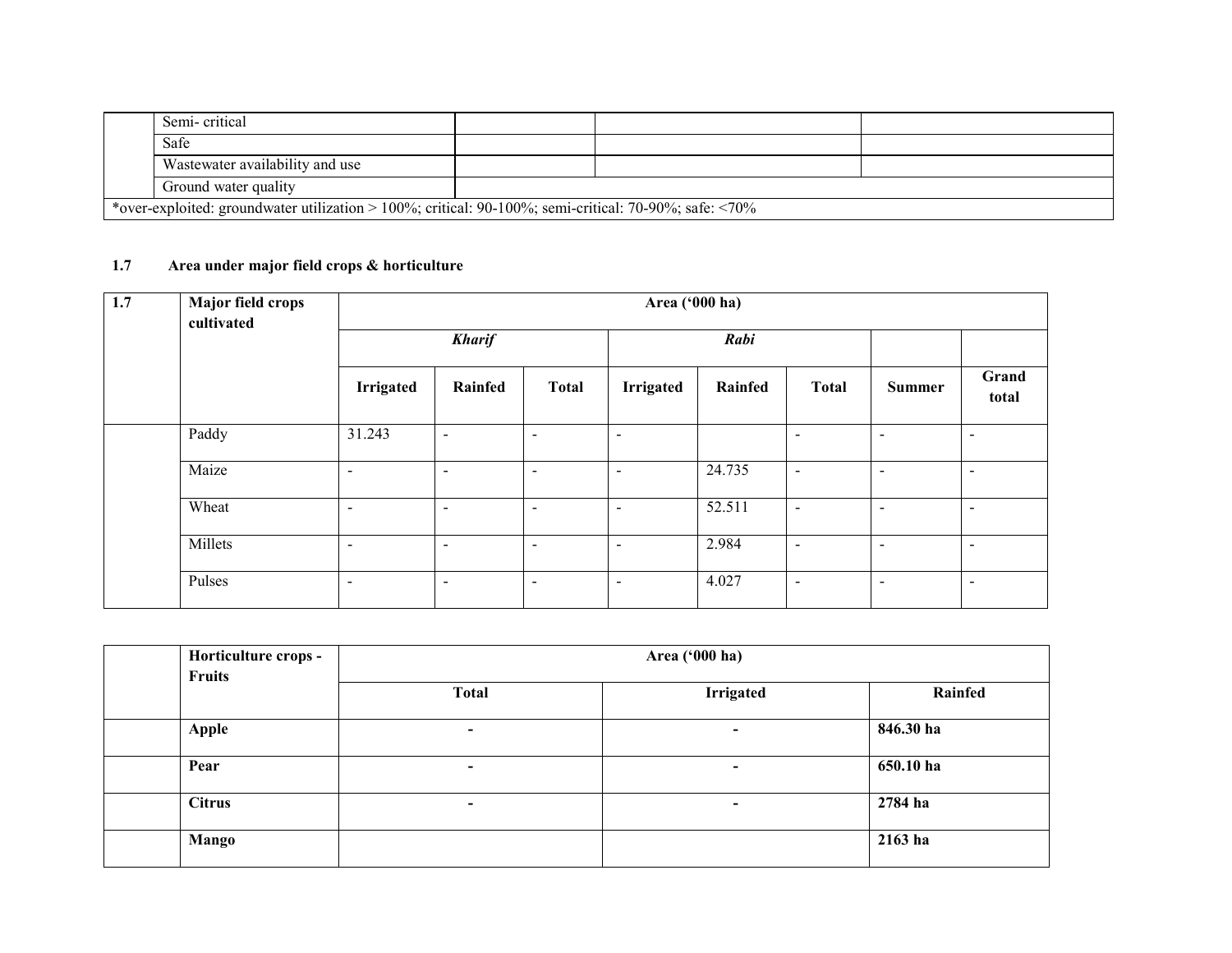| Guava                                                                                                                                                |                          |                | 490 ha                   |
|------------------------------------------------------------------------------------------------------------------------------------------------------|--------------------------|----------------|--------------------------|
| Horticulture crops -<br><b>Vegetables</b>                                                                                                            | $290$ ha                 |                |                          |
| <b>Medicinal and</b><br>Aromatic crops                                                                                                               | $\blacksquare$           |                |                          |
| <b>Plantation crops</b>                                                                                                                              | $\overline{\phantom{a}}$ | $\frac{1}{2}$  | $\blacksquare$           |
| <b>Fodder crops</b>                                                                                                                                  | $\overline{\phantom{a}}$ | $\blacksquare$ | $\blacksquare$           |
| Total fodder crop<br>area                                                                                                                            | $\blacksquare$           | $\blacksquare$ | $\overline{\phantom{a}}$ |
| Grazing land,<br>reserve areas etc                                                                                                                   | 8218 ha                  | ۳              | $\blacksquare$           |
| Availability of<br>unconventional<br>feeds/by products<br>eg., breweries waste,<br>food processing,<br>fermented feeds<br>bamboo shoots, fish<br>etc |                          |                |                          |
| Sericulture etc<br>Other agro<br>enterprises<br>(mushroom<br>cultivation etc<br>specify)                                                             | $\blacksquare$           |                |                          |
| Others (specify)                                                                                                                                     |                          |                |                          |

| 1.0 | avestock | Vlalt | emale   | Fotal   |
|-----|----------|-------|---------|---------|
|     | -415     | lakhs | (lakhs) | (lakhs) |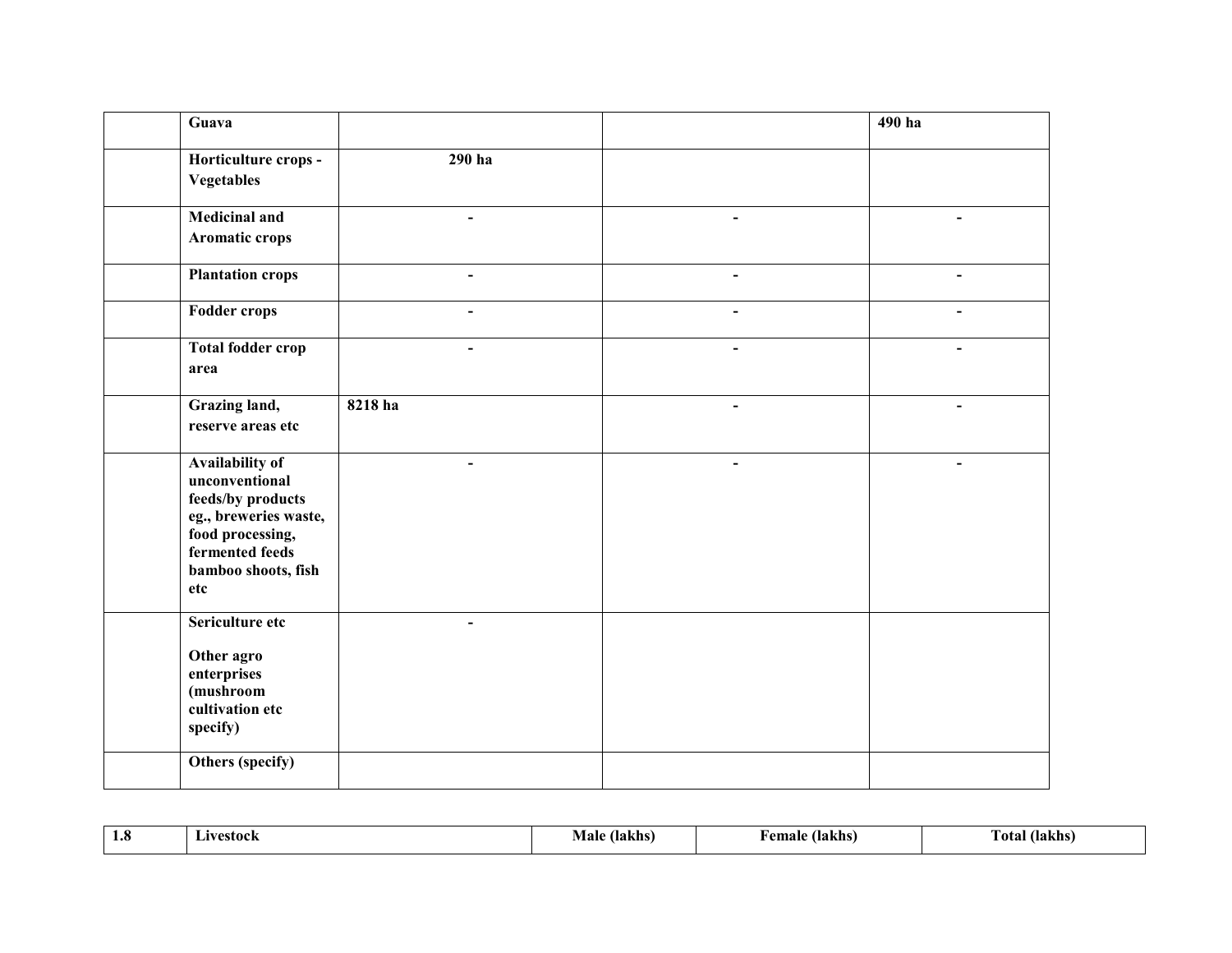|      | Indigenous cattle                                            |                        | 0.740        |              | 1.160                    |                                    | 2.370          |                        |
|------|--------------------------------------------------------------|------------------------|--------------|--------------|--------------------------|------------------------------------|----------------|------------------------|
|      | Improved / Crossbred cattle                                  |                        |              |              |                          |                                    |                |                        |
|      | Buffaloes (local low yielding)                               |                        | 0.075        | 0.565        |                          | 0.850                              |                |                        |
|      | <b>Improved Buffaloes</b>                                    |                        |              |              |                          |                                    |                |                        |
|      | Goat                                                         |                        |              |              |                          | 2.095                              |                |                        |
|      | Sheep                                                        |                        |              |              |                          | 2.795                              |                |                        |
|      | Pig                                                          |                        |              |              |                          | 0.0006                             |                |                        |
|      | Mithun                                                       |                        |              |              |                          |                                    |                |                        |
|      | Yak                                                          |                        |              |              |                          |                                    |                |                        |
|      | Others (Horse, mule, donkey etc., specify)                   |                        |              |              |                          |                                    | 0.0918; 0.0245 |                        |
|      | Commercial dairy farms (Number)                              |                        |              |              |                          |                                    |                |                        |
| 1.9  | Poultry                                                      |                        | No. of farms |              |                          | <b>Total No. of birds ('lakhs)</b> |                |                        |
|      | Commercial                                                   |                        |              | 2.681 lakhs  |                          |                                    |                |                        |
|      | Backyard                                                     |                        |              |              |                          |                                    |                |                        |
| 1.10 | Fisheries (Data source: Chief Planning Officer)              |                        |              |              |                          |                                    |                |                        |
|      |                                                              |                        |              |              |                          |                                    |                |                        |
|      | A. Capture                                                   |                        |              |              |                          |                                    |                |                        |
|      | i) Marine (Data Source:                                      | No. of fishermen       |              | <b>Boats</b> |                          | <b>Nets</b>                        |                | <b>Storage</b>         |
|      | Fisheries Department)                                        |                        |              |              |                          |                                    |                | facilities (Ice        |
|      |                                                              | 594 (registered)       | Mechanized   | Non-         | Mechanized               | Non-mechanized                     |                | plants etc.)           |
|      |                                                              |                        |              | mechanized   | (Trawl nets,             | (Shore Seines, Stake &             |                |                        |
|      |                                                              |                        |              |              | Gill nets)               |                                    | trap nets)     |                        |
|      |                                                              |                        |              |              |                          |                                    |                |                        |
|      |                                                              |                        |              |              |                          |                                    |                |                        |
|      | ii) Inland (Data Source:                                     | No. Farmer owned ponds |              |              | <b>No. of Reservoirs</b> | No. of village tanks               |                |                        |
|      | Fisheries Department)                                        |                        |              |              |                          |                                    |                |                        |
|      |                                                              |                        |              |              |                          |                                    |                |                        |
|      |                                                              |                        |              |              |                          |                                    |                |                        |
|      | <b>B.</b> Culture                                            |                        |              |              |                          |                                    |                |                        |
|      |                                                              |                        |              |              | Water Spread Area (ha)   | Yield (t/ha)                       |                | Production ('000 tons) |
|      | i) Brackish water (Data Source: MPEDA/ Fisheries Department) |                        |              |              |                          |                                    | 4720 qtls      |                        |
|      | ii) Fresh water (Data Source: Fisheries Department)          |                        |              |              |                          |                                    |                |                        |
|      | <b>Others</b>                                                |                        |              |              |                          |                                    |                |                        |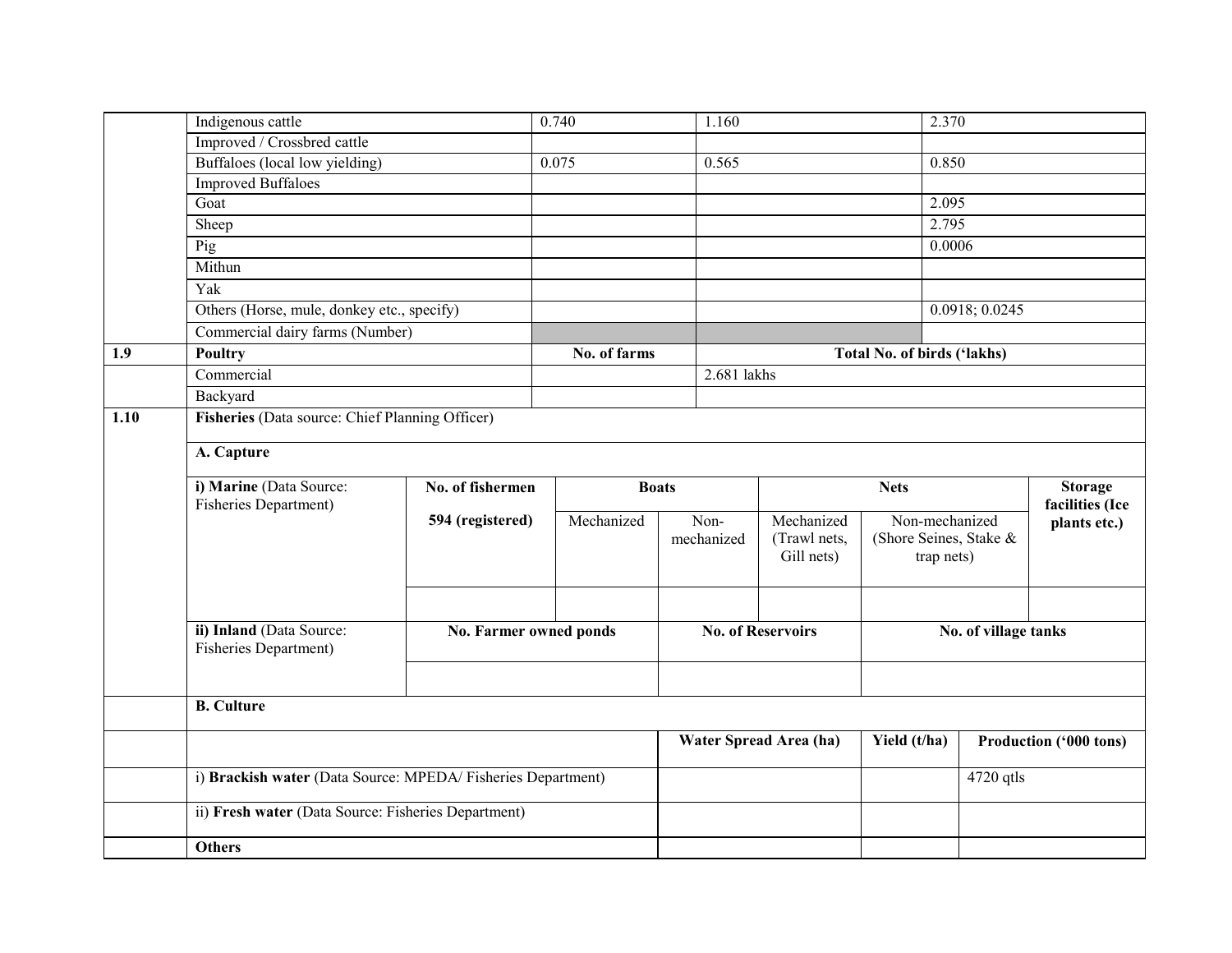#### 1.11 Production and Productivity of major crops

| 1.11                                                              | Name of crop | <b>Kharif</b>         |                                                                           |                          | Rabi                     |                          | <b>Summer</b>            |                          | <b>Total</b>             |                               |
|-------------------------------------------------------------------|--------------|-----------------------|---------------------------------------------------------------------------|--------------------------|--------------------------|--------------------------|--------------------------|--------------------------|--------------------------|-------------------------------|
|                                                                   |              | Production<br>(000 t) | Productivity<br>(kg/ha)                                                   | Production<br>(000 t)    | Productivity<br>(kg/ha)  | Production<br>(000 t)    | Productivity<br>(kg/ha)  | Production<br>(000 t)    | Productivity<br>(kg/ha)  | residue as<br>fodder<br>(000) |
|                                                                   |              |                       |                                                                           |                          |                          |                          |                          |                          |                          | tons)                         |
| Major Field crops (Crops to be identified based on total acreage) |              |                       |                                                                           |                          |                          |                          |                          |                          |                          |                               |
|                                                                   | Rice         | 634.54                | 20.34q/ha                                                                 |                          |                          |                          |                          |                          | $\overline{\phantom{a}}$ |                               |
|                                                                   | Maize        | 583.20                | 23.57q/ha                                                                 |                          |                          | $\overline{\phantom{a}}$ |                          | $\overline{\phantom{a}}$ | $\overline{\phantom{0}}$ | $\overline{\phantom{0}}$      |
|                                                                   | Wheat        | 1004.84               | 19.13q/ha                                                                 | $\overline{\phantom{0}}$ | $\overline{\phantom{a}}$ | $\overline{\phantom{a}}$ | $\overline{\phantom{0}}$ | $\overline{\phantom{a}}$ | . .                      | $\overline{\phantom{0}}$      |
|                                                                   | Millets      | 22.65                 | $\overline{\phantom{a}}$                                                  |                          |                          | $\overline{\phantom{a}}$ | $\overline{\phantom{a}}$ | $\overline{\phantom{a}}$ |                          | $\overline{\phantom{0}}$      |
|                                                                   | Pulses       | 12.40                 | $\overline{\phantom{0}}$                                                  | $\overline{\phantom{0}}$ |                          | $\overline{\phantom{a}}$ |                          | $\overline{\phantom{a}}$ | $\overline{\phantom{a}}$ | $\overline{\phantom{a}}$      |
|                                                                   |              |                       | Major Horticultural crops (Crops to be identified based on total acreage) |                          |                          |                          |                          |                          |                          |                               |

| 1.13 | What is the major contingency the district is prone to? (Tick mark) | Regular* | Occasional        | <b>None</b> |
|------|---------------------------------------------------------------------|----------|-------------------|-------------|
|      | Drought                                                             |          | $\mathbf{\hat{}}$ |             |
|      | Flood                                                               |          |                   |             |
|      | Cyclone                                                             |          |                   |             |
|      | Hail storm                                                          |          | $\mathcal{L}$     |             |
|      | Heat wave                                                           |          | $\lambda$         |             |
|      | Cold wave                                                           |          | $\lambda$         |             |
|      | Frost                                                               |          | $\lambda$         |             |
|      | Sea water intrusion                                                 |          |                   | $\lambda$   |
|      | Snowfall                                                            |          | $\lambda$         |             |
|      | Landslides                                                          |          | $\lambda$         |             |
|      | Earthquake                                                          |          | $\mathbf \Delta$  |             |
|      | Pests and disease outbreak (specify)                                |          | $\Delta$          |             |
|      | Others (like fog, cloud bursting etc.)                              |          | $\Delta$          |             |

\*When contingency occurs in six out of 10 years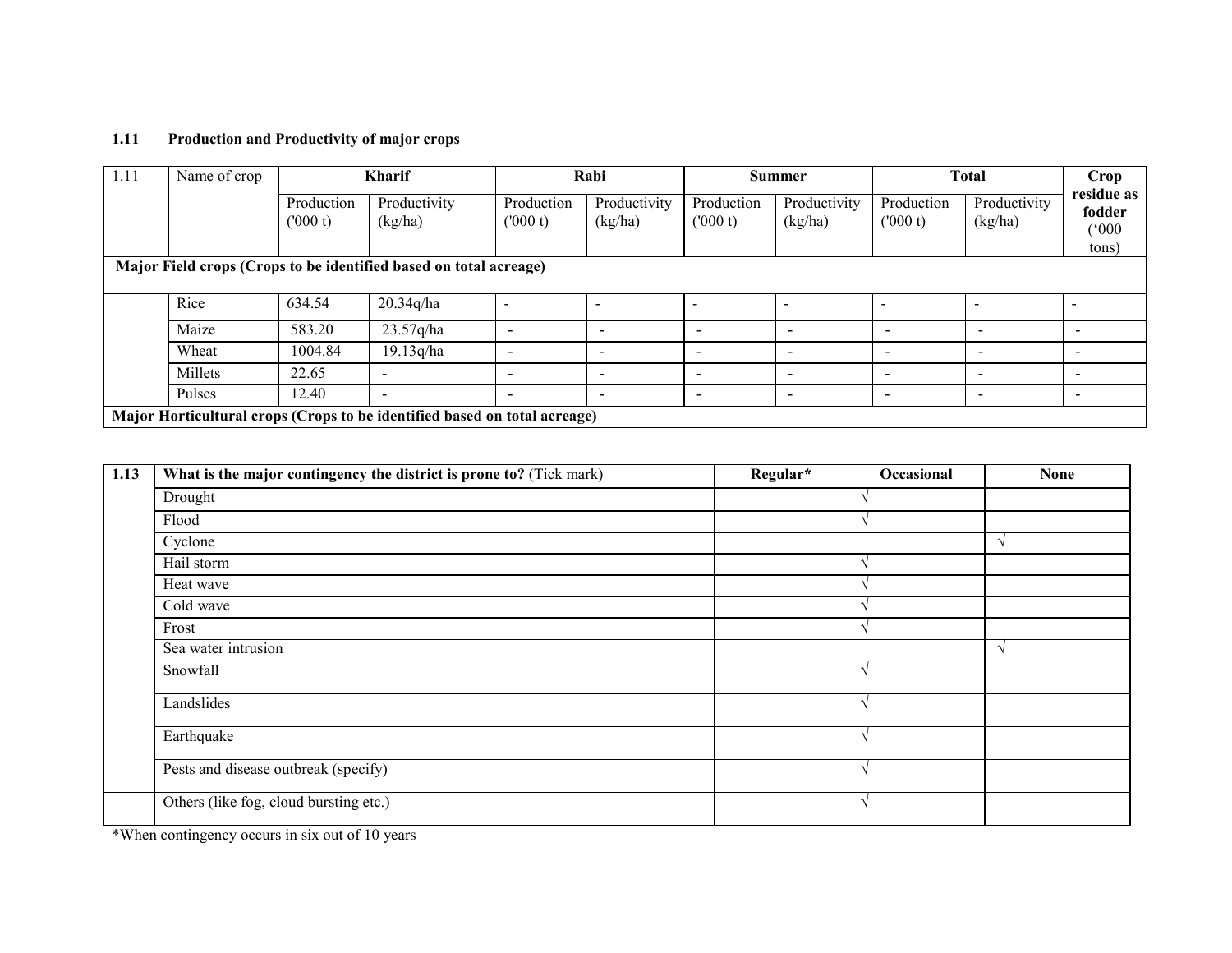| 1.14 | <b>Include Digital maps of</b><br>the district for | Location map of district within State as Annexure I | Enclosed: Yes |
|------|----------------------------------------------------|-----------------------------------------------------|---------------|
|      |                                                    | Mean annual rainfall as Annexure 2                  | Enclosed: No  |
|      |                                                    | Soil map as Annexure 3                              | Enclosed: No  |

Annexure-I

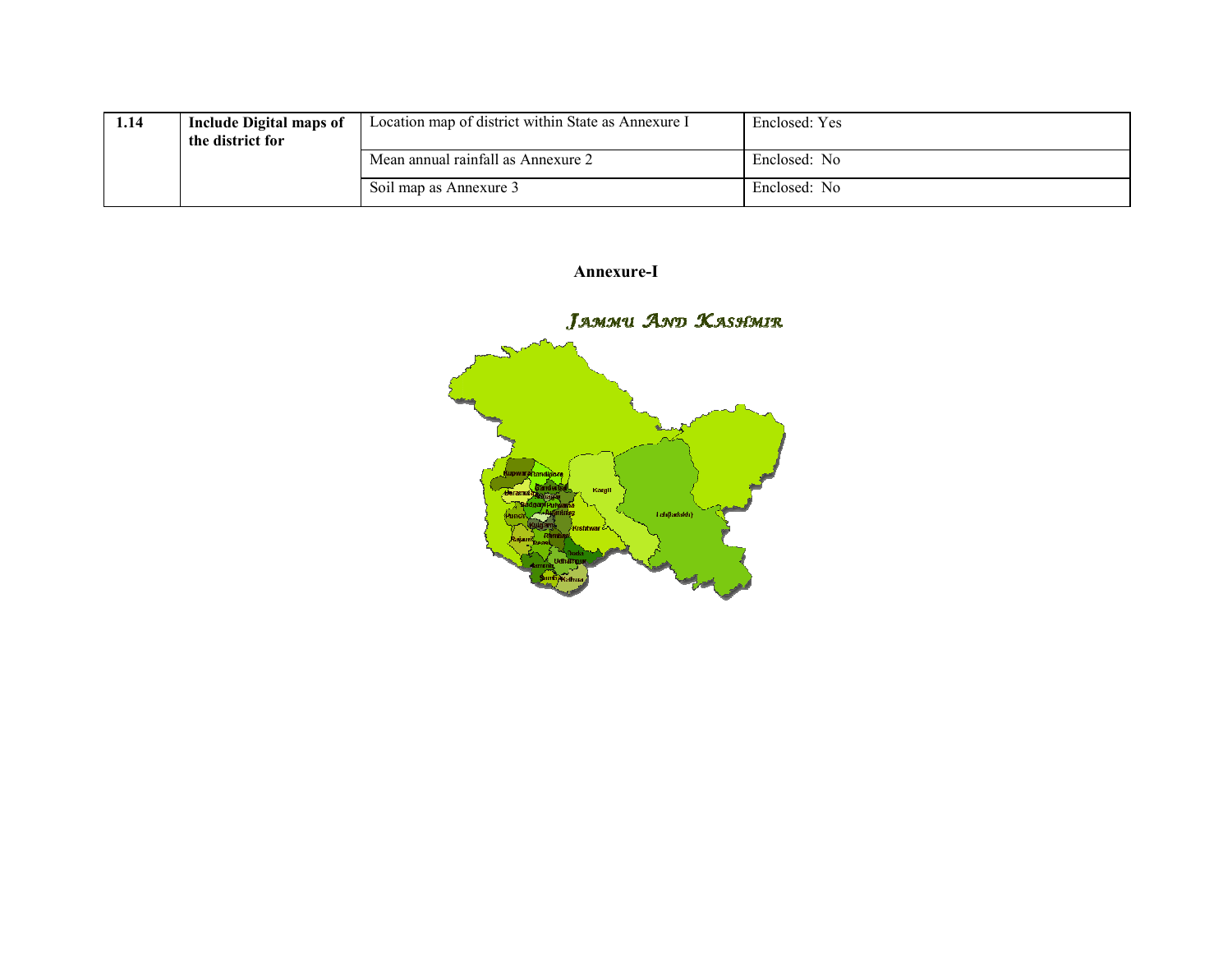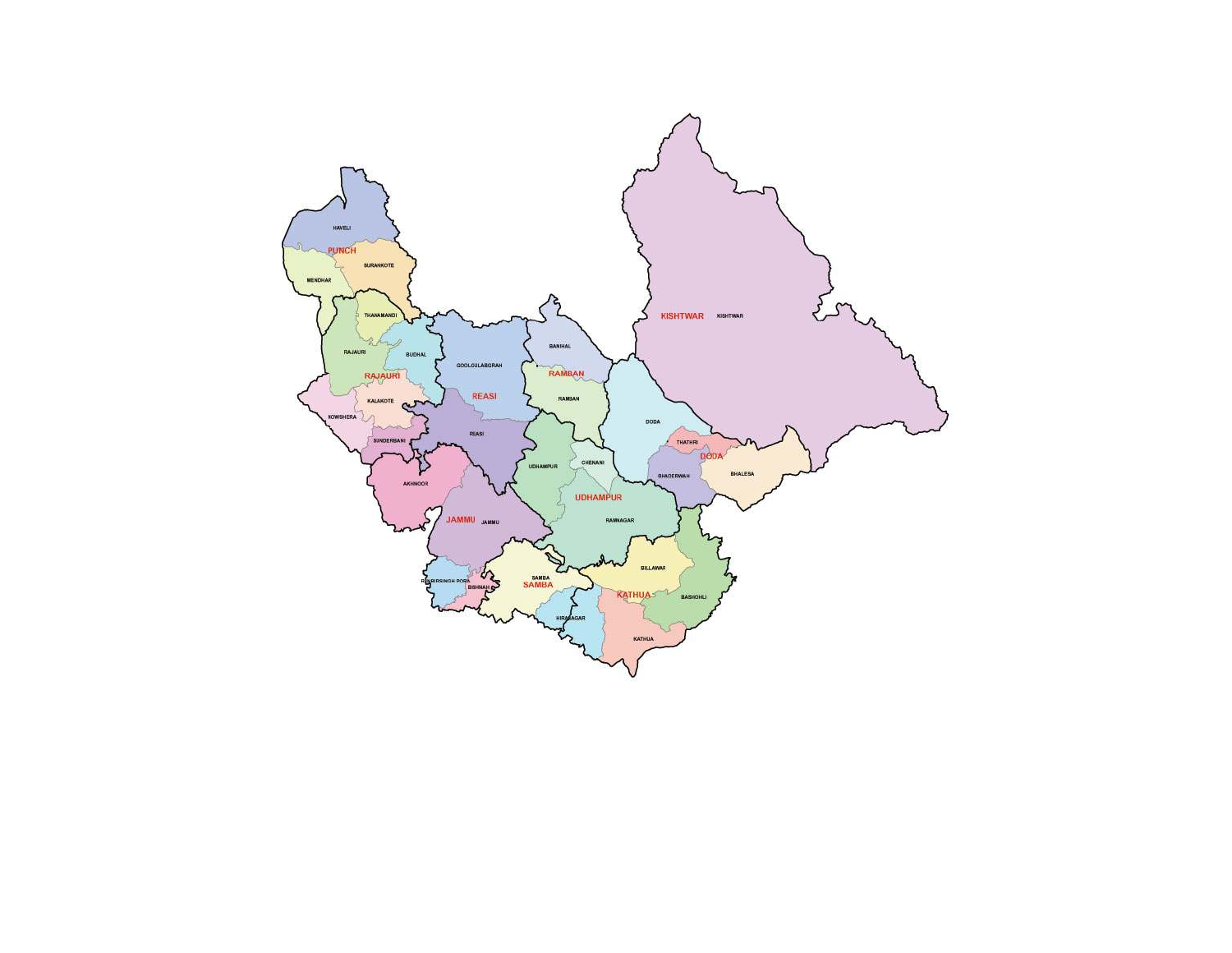# 2.0 Strategies for weather related contingencies

### 2.1 Drought

2.1.1 Rainfed situation (KATHUA)

Normal onset & Withdrawal of monsoon:  $27^{th}$  June  $\pm 10$  days &  $21^{st}$  Sept.  $\pm 7$  days

| <b>Condition</b>                           |                                                                       |                                                | <b>Suggested Contingency measures</b>             |                                                                                                                                                                                                                                                                                                                                                                                                                                             |                   |
|--------------------------------------------|-----------------------------------------------------------------------|------------------------------------------------|---------------------------------------------------|---------------------------------------------------------------------------------------------------------------------------------------------------------------------------------------------------------------------------------------------------------------------------------------------------------------------------------------------------------------------------------------------------------------------------------------------|-------------------|
| <b>Early season</b>                        | Major                                                                 | Normal Crop/                                   | Change in crop /                                  | <b>Agronomic measures</b>                                                                                                                                                                                                                                                                                                                                                                                                                   | <b>Remarks</b> on |
| drought                                    | Farming                                                               | Cropping                                       | cropping system                                   |                                                                                                                                                                                                                                                                                                                                                                                                                                             | Implementation    |
| (delayed onset)                            | situation                                                             | system                                         | including variety                                 |                                                                                                                                                                                                                                                                                                                                                                                                                                             |                   |
| Delay by 2                                 | High rainfall                                                         | Maize                                          | (Hybrid: GS-2, K-517,                             | $\triangleright$ Dry sowing of maize can be followed, so                                                                                                                                                                                                                                                                                                                                                                                    |                   |
| weeks                                      |                                                                       |                                                | Double DeKalb)                                    | that after getting rainfall, it will                                                                                                                                                                                                                                                                                                                                                                                                        |                   |
|                                            | Lower                                                                 |                                                | Intercropping of                                  | germinate.                                                                                                                                                                                                                                                                                                                                                                                                                                  |                   |
|                                            | alluvial                                                              |                                                | $Maize + Cowpea$                                  | $\triangleright$ Apply fertilizer by ' <i>Pora</i> ' method.                                                                                                                                                                                                                                                                                                                                                                                |                   |
| 1st week of                                | piedmont                                                              |                                                |                                                   | Sowing of Maize : Cowpea in the ratio of                                                                                                                                                                                                                                                                                                                                                                                                    |                   |
| July ( $5^{\text{th}}$ to $15^{\text{th}}$ | plain                                                                 |                                                |                                                   | 8:1                                                                                                                                                                                                                                                                                                                                                                                                                                         |                   |
| $July-)*$                                  |                                                                       | Green gram/                                    | Green gram (ML-131,                               | $\triangleright$ Sowing of sole green gram and black                                                                                                                                                                                                                                                                                                                                                                                        |                   |
| $27^{th}$ & $28^{th}$                      | Sub-Tropical                                                          | black gram                                     | $PS-7$ , $PS-16$ ), or black                      | gram crop                                                                                                                                                                                                                                                                                                                                                                                                                                   |                   |
| <b>SMW</b>                                 | region                                                                |                                                |                                                   | gram (Pant U-19, Uttara) $\triangleright$ Inoculate the seed of green gram/black<br>gram with Rhizobium culture                                                                                                                                                                                                                                                                                                                             |                   |
|                                            |                                                                       |                                                |                                                   | Treat the seed with Captan or Thiram $\omega$ 3                                                                                                                                                                                                                                                                                                                                                                                             |                   |
|                                            |                                                                       |                                                |                                                   | $g/kg$ seed.                                                                                                                                                                                                                                                                                                                                                                                                                                |                   |
|                                            |                                                                       | Bajra                                          | Bajra (WCC-75, ICMS-                              | $\triangleright$ Sowing of sole Bajra crop using                                                                                                                                                                                                                                                                                                                                                                                            |                   |
|                                            |                                                                       |                                                | 7703)                                             | recommended package of practice of                                                                                                                                                                                                                                                                                                                                                                                                          |                   |
|                                            |                                                                       |                                                |                                                   | SKUAST-J.                                                                                                                                                                                                                                                                                                                                                                                                                                   |                   |
|                                            |                                                                       | Sesame                                         | Sesame (Punjab Til-1)                             | $\triangleright$ Normal sowing of sole sesame crop by                                                                                                                                                                                                                                                                                                                                                                                       |                   |
|                                            |                                                                       |                                                |                                                   | kera /pora method, as per package of                                                                                                                                                                                                                                                                                                                                                                                                        |                   |
|                                            |                                                                       |                                                |                                                   |                                                                                                                                                                                                                                                                                                                                                                                                                                             |                   |
|                                            |                                                                       |                                                |                                                   |                                                                                                                                                                                                                                                                                                                                                                                                                                             |                   |
|                                            |                                                                       |                                                |                                                   |                                                                                                                                                                                                                                                                                                                                                                                                                                             |                   |
|                                            |                                                                       |                                                |                                                   |                                                                                                                                                                                                                                                                                                                                                                                                                                             |                   |
|                                            |                                                                       |                                                |                                                   |                                                                                                                                                                                                                                                                                                                                                                                                                                             |                   |
|                                            |                                                                       |                                                |                                                   |                                                                                                                                                                                                                                                                                                                                                                                                                                             |                   |
|                                            |                                                                       |                                                |                                                   |                                                                                                                                                                                                                                                                                                                                                                                                                                             |                   |
|                                            |                                                                       |                                                |                                                   |                                                                                                                                                                                                                                                                                                                                                                                                                                             |                   |
|                                            |                                                                       |                                                |                                                   |                                                                                                                                                                                                                                                                                                                                                                                                                                             |                   |
|                                            | Low rainfall<br>(Tarai region<br>soil<br>(Moderately<br>well drained, | Rice<br>Maize<br>Intercropping<br>Maize+Cowpea | cv. K-39<br>Maize (Vijay, C-5, C-8)<br>$+$ Cowpea | practice of SKUAST-J.<br>$\triangleright$ Puddle the rice fields and use 2-3<br>seedlings per hill.<br>Apply recommended dose of fertilizer at<br>the time of sowing<br>$\triangleright$ Dry sowing of maize can be followed, so<br>that after getting rainfall, it will<br>germinate.<br>Maize (Vijay, C-5, C-8) $\triangleright$ Apply fertilizer by ' <i>Pora</i> ' method.<br>$\triangleright$ Sowing of Maize : Cowpea in the ratio of |                   |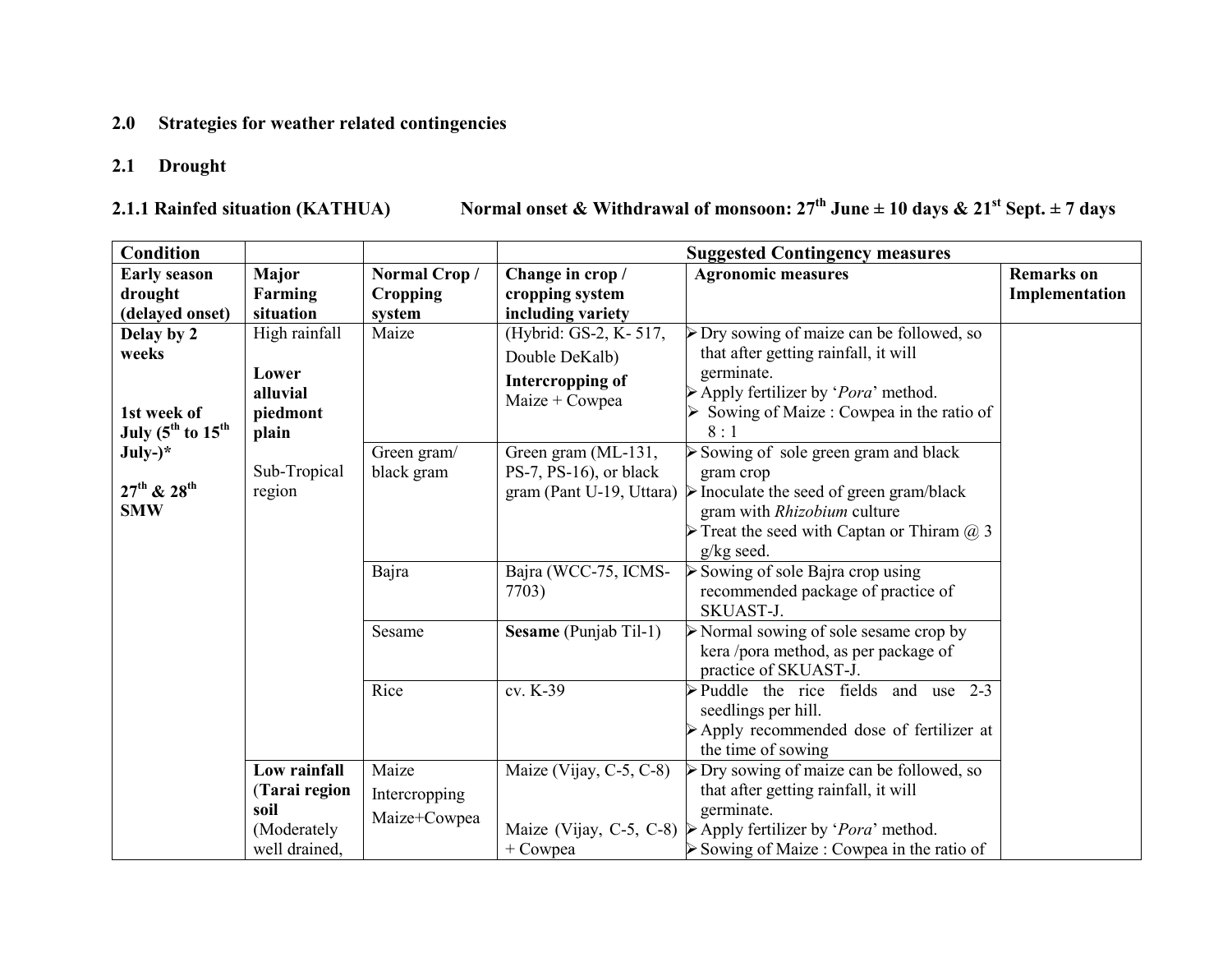|                                     | very gentle         |                   |                                                               | 6:1                                                                              |  |
|-------------------------------------|---------------------|-------------------|---------------------------------------------------------------|----------------------------------------------------------------------------------|--|
|                                     | slope)              | Black gram/       | Green gram (ML-131,                                           | $\triangleright$ Sowing of sole green gram and black                             |  |
|                                     | <b>Intermediate</b> | Green gram        | PS-7, PS-16), or black                                        | gram crop                                                                        |  |
|                                     | region              |                   |                                                               | gram (Pant U-19, Uttara) $\triangleright$ Inoculate the seed of green gram/black |  |
|                                     |                     |                   |                                                               | gram with Rhizobium culture                                                      |  |
|                                     |                     |                   |                                                               | Treat the seed with Captan or Thiram $(a)$ 3                                     |  |
|                                     |                     |                   |                                                               | g/kg seed.                                                                       |  |
|                                     |                     | Rainfed rice      | Rice (K-343, IET-1410)                                        | Transplanting of paddy from nursery area                                         |  |
|                                     |                     |                   |                                                               | to field and by using 2-3 seedlings per hill.                                    |  |
|                                     | Low rainfall        | Maize<br>$^{+}$   | Maize (Mansar, C-2, C- $\triangleright$ Maize : Rajmash 8 : 1 |                                                                                  |  |
|                                     | Soils of            | Rajmash           |                                                               | 6) + rajmash (local $\triangleright$ Preparatory tillage by ploughing the fields |  |
|                                     | <b>Shiwaliks</b>    |                   | cultivar).                                                    | across the slope.                                                                |  |
|                                     |                     |                   |                                                               | >Plough once with soil turning plough                                            |  |
|                                     | (Excessively        |                   |                                                               | (Tawi plough) followed by twice with soil                                        |  |
|                                     | drained,            |                   |                                                               | stirring plough (deshi plough) and at last                                       |  |
|                                     | gentle to steep     |                   |                                                               | planking for maximum conservation of                                             |  |
|                                     | slope)              |                   |                                                               | soil moisture.                                                                   |  |
|                                     |                     |                   |                                                               | $\triangleright$ Furrow sowing across the slope                                  |  |
|                                     | Temperate           | Pea (off-season)  | Pea (AP-1, AP-3, P-89)                                        | Sowing of off season pea crop                                                    |  |
|                                     | region              | Rainfed rice      | Rice (Giza-14)                                                | $\triangleright$ Transplanting of paddy from nursery area                        |  |
|                                     |                     |                   |                                                               | to field and by using 2-3 seedlings per                                          |  |
|                                     |                     |                   |                                                               | hill.                                                                            |  |
| Delay by 4                          | High rainfall       | <b>Maize</b>      | Hybrid: GS-2&                                                 | $\triangleright$ Dry sowing of maize can be followed, so                         |  |
| weeks                               | Lower               |                   | Double DeKalb                                                 | that after getting rainfall, it will                                             |  |
|                                     | alluvial            |                   |                                                               | germinate. Apply fertilizer by 'Pora'                                            |  |
|                                     | piedmont            |                   |                                                               | method.                                                                          |  |
| 3rd week of                         | plain               |                   |                                                               | $\triangleright$ Increase sowing depth of maize                                  |  |
| July                                |                     |                   |                                                               | > Furrow sowing across the slope                                                 |  |
|                                     | Sub-Tropical        | Green gram/       | ML-818                                                        | Prepare the land with 2-3 ploughings                                             |  |
| $(16^{th}$ to $31^{st}$             | region              | back gram         | <b>UG-338</b>                                                 | followed by planking for moisture                                                |  |
| $July)*$                            |                     |                   |                                                               | conservation                                                                     |  |
|                                     |                     | <b>Bajra</b>      | No change                                                     | As above                                                                         |  |
| 29 <sup>th</sup> & 30 <sup>th</sup> |                     | <b>Sesame</b>     | Punjab Til-1, T-9                                             | $\triangleright$ Prepare the land with 2-3 ploughings                            |  |
| <b>SMW</b>                          |                     |                   |                                                               | followed by planking for moisture                                                |  |
|                                     |                     |                   |                                                               | conservation                                                                     |  |
|                                     | Low rainfall        | <b>Maize</b>      | No change                                                     | As above                                                                         |  |
|                                     | <b>Tarai</b> region | <b>Mash/Moong</b> | Horse gram may be                                             |                                                                                  |  |
|                                     |                     |                   |                                                               |                                                                                  |  |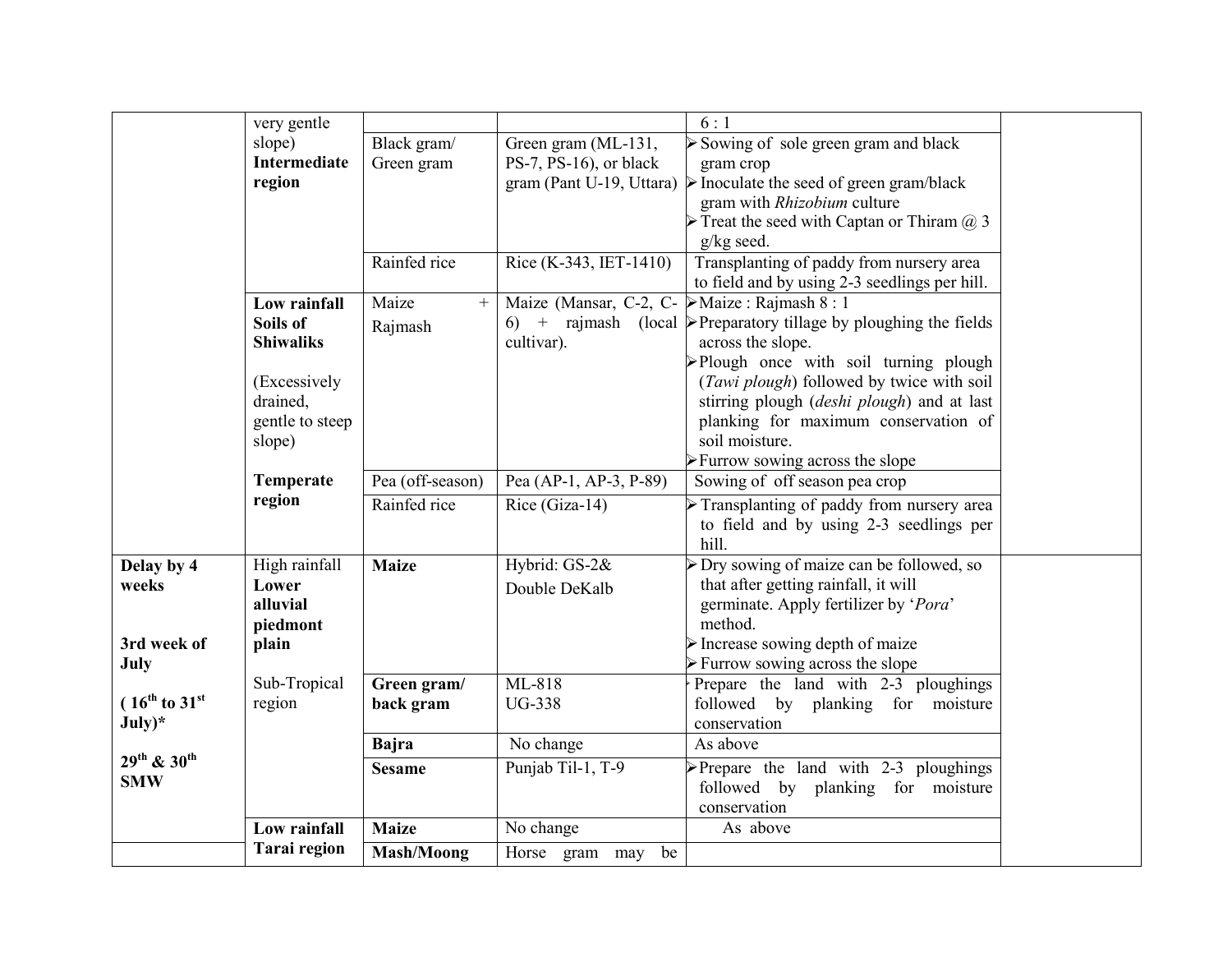|                          | soil                |                      | taken into account.                  |                                                                |  |
|--------------------------|---------------------|----------------------|--------------------------------------|----------------------------------------------------------------|--|
|                          | (Moderately         | <b>Rice</b>          | cv. K-39                             | Puddle the rice fields and use 2-3 seedlings                   |  |
|                          | well drained,       |                      |                                      | per hill.                                                      |  |
|                          | very gentle         |                      |                                      |                                                                |  |
|                          | slope)              |                      |                                      |                                                                |  |
|                          | <b>Intermediate</b> |                      |                                      |                                                                |  |
|                          | region              |                      |                                      |                                                                |  |
|                          | Low rainfall        | <b>Maize</b><br>$+$  |                                      | Use millets or lesser P Prepare the land with $2-3$ ploughings |  |
|                          | Soils of            | rajmash              | millets viz., Fox tail               | followed by planking for moisture                              |  |
|                          | <b>Shiwaliks</b>    |                      | Elusine<br>(Kangni)<br><sub>or</sub> | conservation                                                   |  |
|                          | (Excessively        |                      | corocana (Kodo millet).              |                                                                |  |
|                          | drained,            |                      |                                      |                                                                |  |
|                          | gentle to steep     | Fodder               | Maize +Cowpea                        | Sowing of maize +cowpea for fodder                             |  |
|                          | slope               |                      |                                      | purposes                                                       |  |
|                          | Temperate           | <b>Rice</b>          | cv. K-39                             | $\blacktriangleright$ Puddle the rice fields and use 2-3       |  |
|                          | region              |                      |                                      | seedlings per hill.                                            |  |
| Delay by 6               | Soils of            | <b>Maize</b>         | Maize (local) for fodder             | As recommended by SKUAST-J package                             |  |
| weeks                    | <b>Shiwaliks</b>    |                      |                                      | of practices.                                                  |  |
|                          | (Excessively        |                      |                                      |                                                                |  |
| 2nd week of              | drained,            | <b>Maize + Pulse</b> | Maize +<br>Pulse<br>(for             | $-do-$                                                         |  |
| August $(1st$ to         | gentle to steep     |                      | fodder)                              |                                                                |  |
| $14^{t\bar{h}}$ August)* | slope)              | <b>Fodder Maize</b>  | Mixed fodder of maize                | $-do-$                                                         |  |
|                          |                     | (African tall)       | $(African tall) + Cowpea$            |                                                                |  |
| 31st & 32nd              |                     |                      | $(Type-2)$ + Cluster                 |                                                                |  |
| <b>SMW</b>               | <b>Tarai</b> region |                      | bean (Ageta-guara-III).              |                                                                |  |
|                          | soil                | <b>Black</b> gram    | Black gram (local) for               | Reduce the dose of N by 50%.<br>$\blacktriangleright$          |  |
|                          | (Moderately         | (Pant U-19 and       | fodder                               | Treat the seed with Captan/Thiram $\omega$<br>➤                |  |
|                          | well drained,       | Uttara)              |                                      | 3g/kg seed.                                                    |  |
|                          | very gentle         |                      |                                      |                                                                |  |
|                          | slope)              | Green gram           | Green gram (local) for               | $-do-$                                                         |  |
|                          |                     | (ML-131, PDM-        | fodder                               |                                                                |  |
|                          |                     | 54)                  |                                      |                                                                |  |
|                          | Lower               |                      |                                      |                                                                |  |
|                          | alluvial            |                      |                                      |                                                                |  |
|                          | piedmont            | Cowpea               | Cowpea (local) for                   | $-do-$                                                         |  |
|                          | plain               | $(C-152, PS-42)$     | fodder                               |                                                                |  |
|                          | (Well drained,      |                      |                                      |                                                                |  |
|                          | nearly levelled     |                      |                                      |                                                                |  |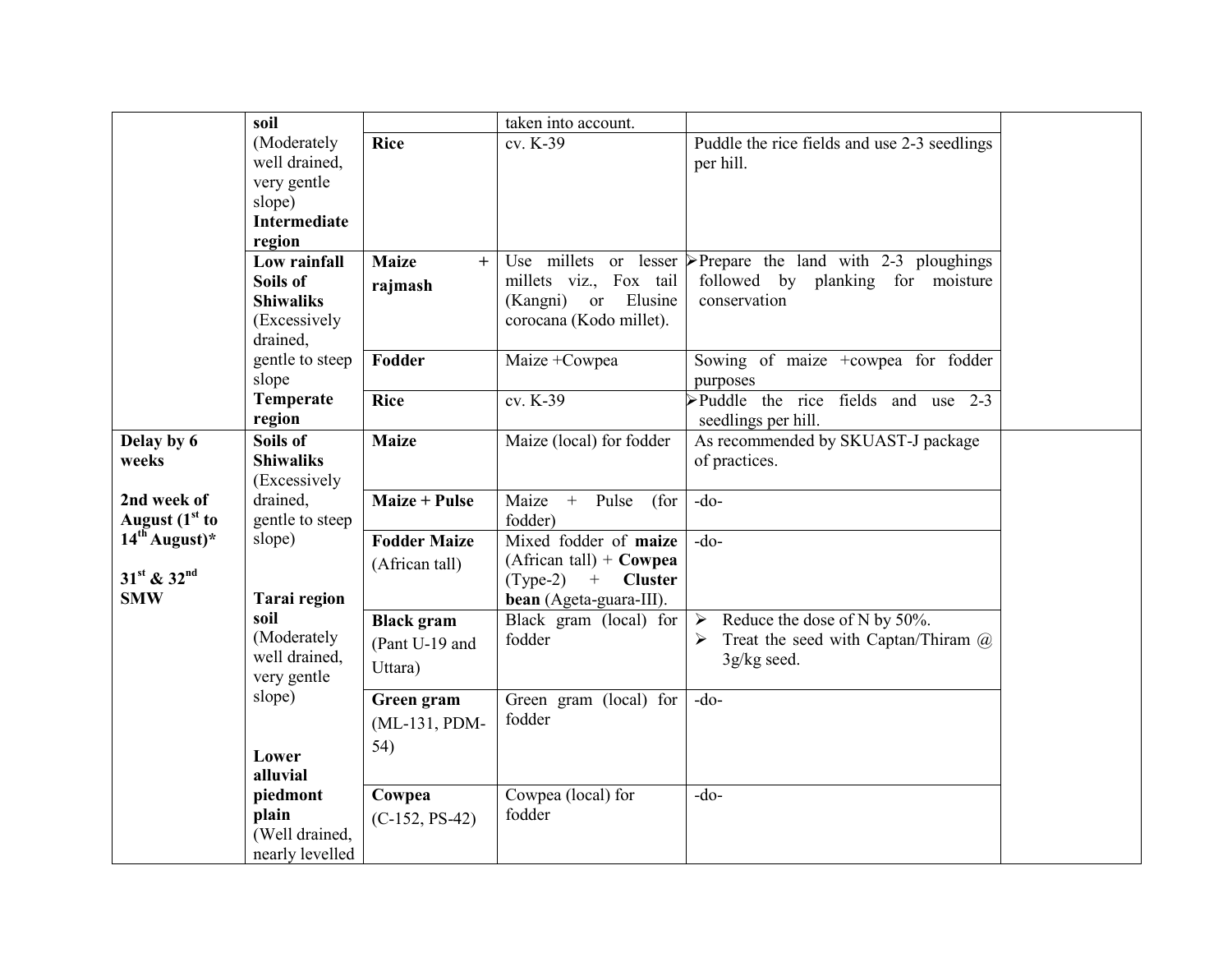|                                                                                         | land)                                                                                                                |                                                |                                             |                                                                                                                                                                                                                                                                                                                    |  |
|-----------------------------------------------------------------------------------------|----------------------------------------------------------------------------------------------------------------------|------------------------------------------------|---------------------------------------------|--------------------------------------------------------------------------------------------------------------------------------------------------------------------------------------------------------------------------------------------------------------------------------------------------------------------|--|
| Delay by 8<br>weeks<br>$(15^{\text{th}}$ to $30^{\text{th}}$<br>August)*<br>4th week of | Soils of<br><b>Shiwaliks</b><br>(Excessively<br>drained,<br>gentle to steep<br>slope)                                | <b>Maize</b>                                   | fallow<br>Keep<br>subsequent cultivation of | for $\triangleright$ Preparatory tillage by ploughing the fields<br>across the slope.<br><i>Toria</i> (local or RSPT-1). Plough once with soil turning plough<br>(Tawi plough) followed by twice with soil<br>stirring plough (deshi plough) and at last<br>planking for maximum conservation of<br>soil moisture. |  |
| <b>August</b>                                                                           | <b>Tarai region</b>                                                                                                  | <b>Maize + Pulse</b>                           | $-do-$                                      | Sowing of Maize + pulse (moong/mash for                                                                                                                                                                                                                                                                            |  |
| 33rd & 34th                                                                             | soil<br>(Moderately<br>well drained,                                                                                 | <b>Fodder Maize</b><br>(African tall)          | $-do-$                                      | fodder purposes<br>$-do-$                                                                                                                                                                                                                                                                                          |  |
| <b>SMW</b>                                                                              | very gentle<br>slope)<br>$\&$<br>Lower<br>alluvial<br>piedmont<br>plain<br>(Well drained,<br>nearly levelled<br>land | <b>Black</b> gram<br>(Pant U-19 and<br>Uttara) | Toria (RSPT-1, RSPT-2)                      | Preparatory tillage by ploughing the<br>$\blacktriangleright$<br>fields across the slope.<br>Plough once with soil turning plough<br>(Tawi plough) followed by twice with<br>soil stirring plough (deshi plough) and<br>at last planking for maximum<br>conservation of soil moisture.                             |  |
|                                                                                         |                                                                                                                      | Green gram<br>(ML-131, PDM-<br>54)             | $-do-$                                      | $-do-$                                                                                                                                                                                                                                                                                                             |  |
|                                                                                         |                                                                                                                      | Cowpea<br>$(C-152, PS-42)$                     | $-do-$                                      | $-do-$                                                                                                                                                                                                                                                                                                             |  |
|                                                                                         |                                                                                                                      | <b>Oilseed</b>                                 | Toria<br>$(RSPT-1, RSPT-2)$                 | $\triangleright$ Preparatory tillage by ploughing the<br>fields across the slope.<br>Plough once with soil turning plough<br>➤<br>(Tawi plough) followed by twice with<br>soil stirring plough (deshi plough) and<br>at last planking for maximum<br>conservation of soil moisture.                                |  |

1) Maize is normally sown by 15 April (*Baisakhi maize*) in temperate region.

2) Off-season pea is sown on April/May in Temperate areas.

3) In case of delay rainfall, use composite maize; with further delay use local cultivar of maize.